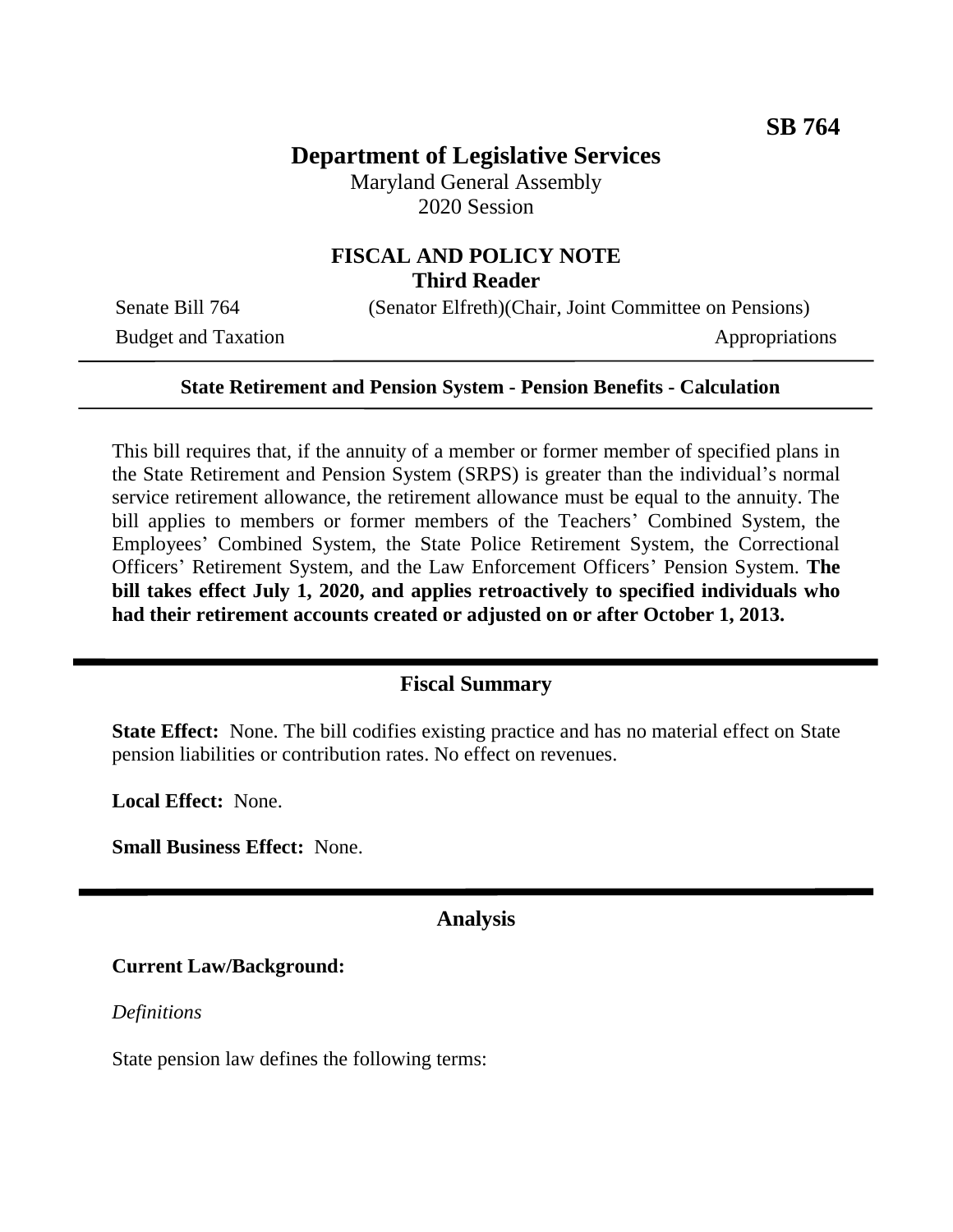- "Annuity" is the part of a retirement allowance that is derived from the accumulated contributions of a *member*.
- "Annuity reserve" is the present value of an annuity computed on the basis of actuarial assumptions adopted by the SRPS Board of Trustees.
- "Pension" means the part of a retirement allowance that is derived from *employer*  contributions.
- "Pension reserve" means the present value of a pension that is computed on the basis of actuarial assumptions adopted by SRPS Board of Trustees.

### *Calculation of Normal Service Retirement Benefits*

For the affected SRPS plans, the normal service retirement allowance is calculated according to a standard formula, which is:

Normal Service Retirement Benefit = [Years of Service] x [Average Final Compensation] x [Benefit Multiplier Set in Statute]

In each of the plans, members make regular contributions to the plan as a percentage (set in statute) of their earnable compensation. Those member contributions are deposited in an annuity reserve fund to the credit of the member and earn annual interest (for most SRPS members, the interest is 5%, compounded annually). There is a corresponding employer contribution made as a percentage of each member's earnable compensation that is deposited in a pension reserve fund.

For virtually all retirees, the benefit paid to them includes both an annuity component and a pension component. According to the State Retirement Agency (SRA), the annuity payment is calculated first based on the amount in the annuity reserve fund, including all accumulated interest. The annuity amount is then subtracted from the calculated retirement benefit to determine the portion to be paid from the pension reserve. However, in extremely rare instances, the annuity payment equals or exceeds the calculated retirement benefit, so no pension reserve funds are needed to pay the benefit. This rare instance typically happens for former vested members who separated from employment early in their careers and whose annuity reserves have grown at 5% annually, ultimately exceeding the value of their modest benefit based on just a few years of service.

### *Overpayments Identified*

SRA advises that, since 2010, when it launched its new automated pension administration system, in instances where the annuity payment exceeds the calculated retirement benefit, the system has been paying the higher amount rather than capping the payment at the